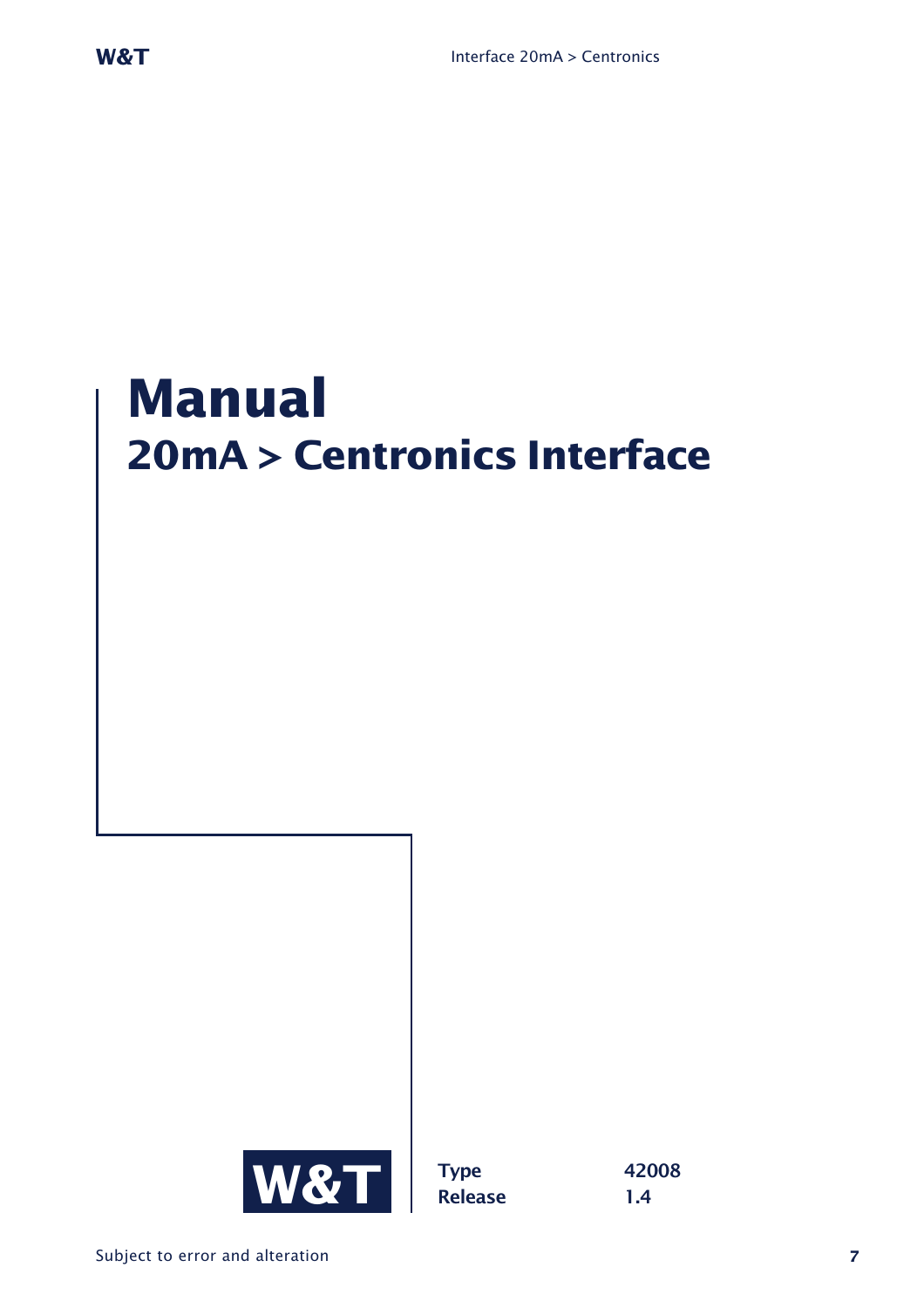#### © 03/2005 by Wiesemann & Theis GmbH

Subject to error and alteration:

Since it is possible that we make mistakes, you mustn't use any of our statements without verification. Please, inform us of any error or misunderstanding you come about, so we can identify and eliminate it as soon as possible.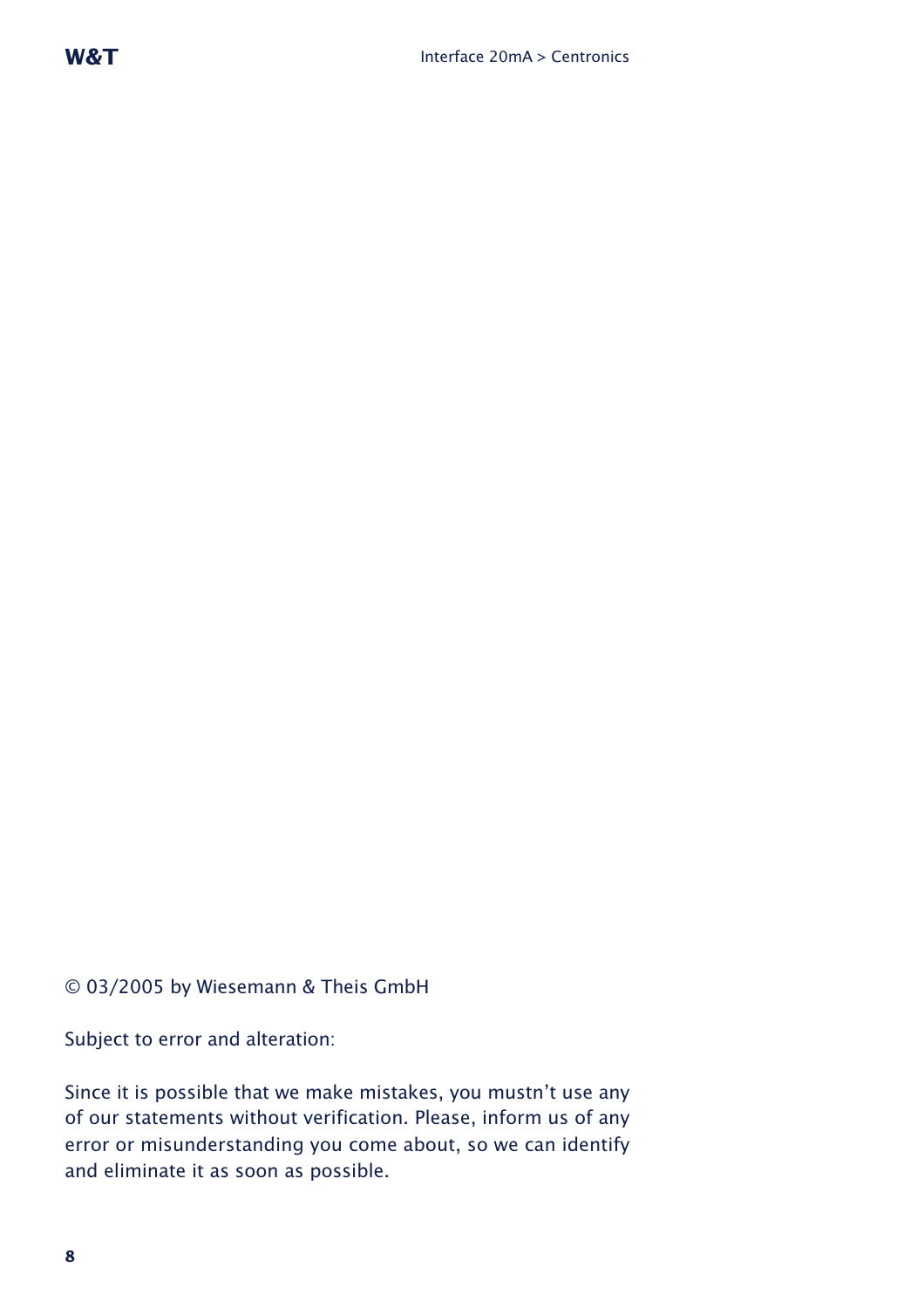#### **Interface 20mA > Centronics**

#### **Function**

Interface 42008 allows you to connect parallel printers or plotters to any data source to a serial 20mA port. Installation requires that the data format of the interfaces be adapted to the format of the data source. The serial parameters can be set either using DIL switches inside the port (see table) or using automatic format detection in "Learn-Mode".

**Learn-Mode:** To initialize Learn Mode, the black button on the side of the interface converter must be actuated when the port turns on. After releasing the button the current setting of the port is output on the connected printer. Following this, approx. 1 page of any desired text should be sent to the interface for the purpose of format detection. The serial parameters which are detected are automatically stored in a non-volatile EEPROM. The next time the port is activated (button does not need to be pressed), the port carries out its normal function using the newly detected parameters. Learn Mode can be repeated as often as desired.

In normal operation, pressing the black button once clears the built-in buffer (Clear). Pressing twice prints out the buffer contents again (Copy).

**Handshake:** The interface performs an XON/XOFF handshake. The built-in overrun buffer ensures that no data are lost when the computer sends up to 4 KBytes after Handshake Stop.

**Code conversion:** The interface can convert in either direction between German ASCII and IBM code.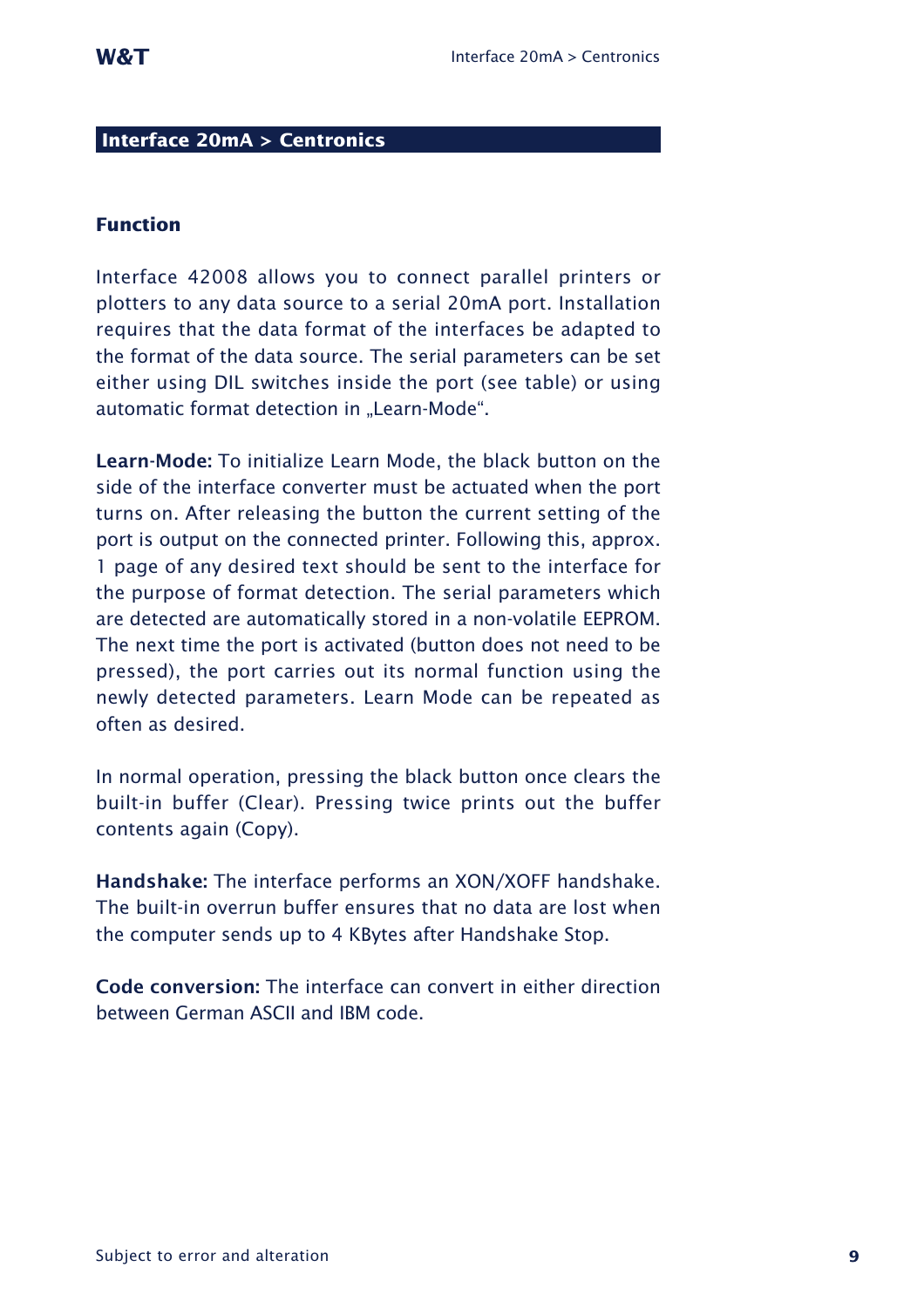## **Manually setting the serial parameters**

In addition to Learn Mode, the interface allows you to set the serial parameters manually using DIL switches, which are accessible after opening the interface housing. The meaning of the DIL switches is described in the following tables:

| Baudrate | S1  | S <sub>2</sub> | S3  |
|----------|-----|----------------|-----|
| 300 Bd   | off | off            | off |
| 1200 Bd  | ON  | off            | off |
| 2400 Bd  | off | ON             | off |
| 4800 Bd  | ON  | ON             | off |
| 9600 Bd  | off | off            | on  |
| 19200 Bd | on  | off            | on  |

| Data bit | ۲4  |
|----------|-----|
|          | ON  |
| 18       | off |

| Parity    | S5        | S6        |
|-----------|-----------|-----------|
| no        | <b>ON</b> | off       |
| odd       | off       | ON        |
| even      | <b>ON</b> | <b>ON</b> |
| Learnmode | off       | off       |

| Code conversion | ς7  | ۲8       |
|-----------------|-----|----------|
| no              | ON  | ON       |
| GRASCII > IBM   | off | ΩN       |
| IBM > GRASCH    | ON  | $\Omega$ |

### **Connector and pinouts**

The 20mA connection on the interface is configured as a 25 pin SUB-D female connector. The pinouts for this connector must in general be adapted to the pinouts of the data source when installing the device. This can be done using an adapter cable or by modifying the interface plug assignments. The interface pin assignments are shown in the following table.

| Signal   | Pin# |
|----------|------|
| Masse    | 7    |
| $RxD+$   | 12   |
| TxD-     | 13   |
| 20mA RxD | 19   |
| 20mA TxD | 20   |
| RxD-     | 24   |
| TxD+     | 25   |